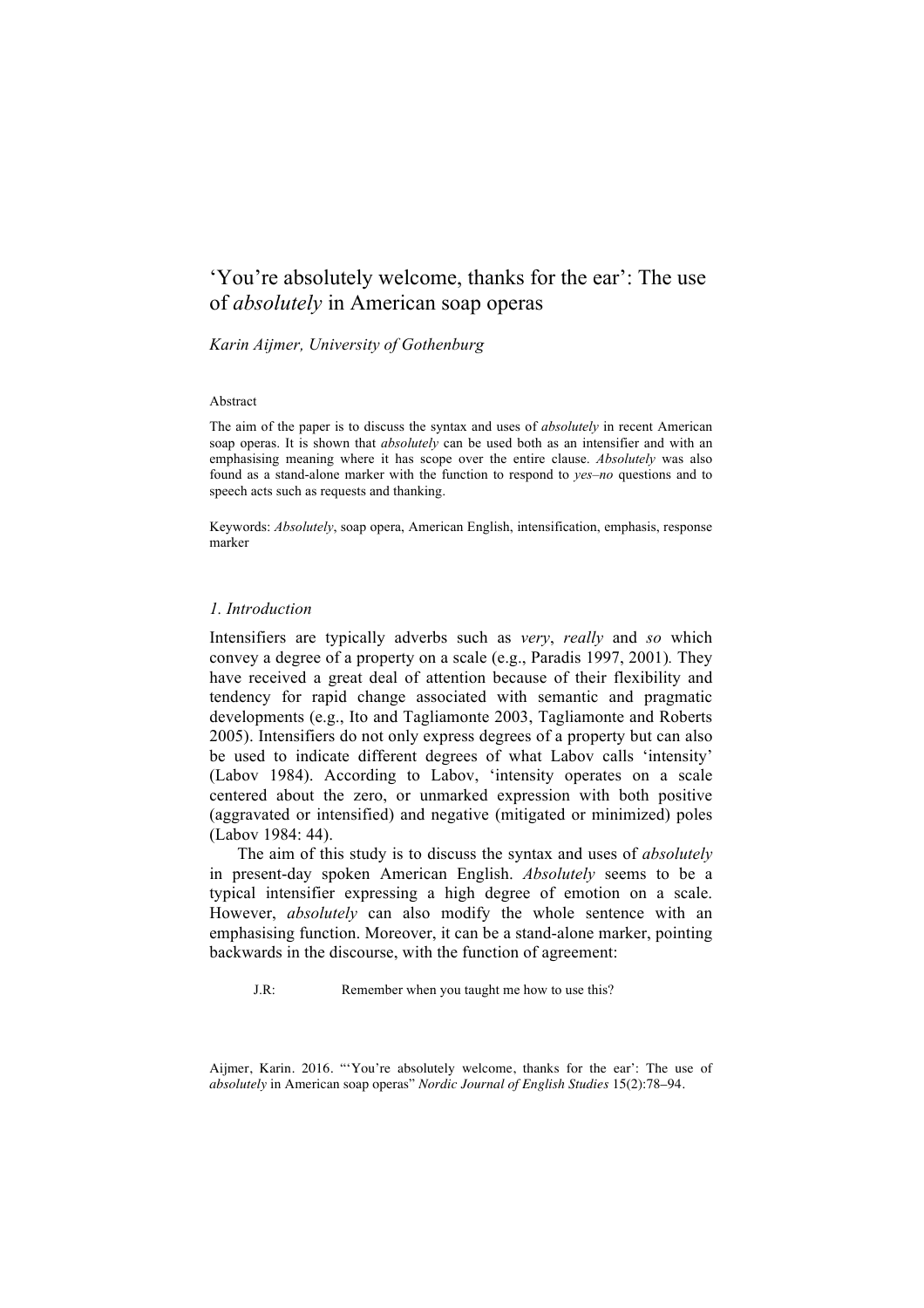Tad: Absolutely. I had to pull your video game out of the wall to do it. (*Corpus of American Soap Operas*)

The analysis of *absolutely* in this paper will be both quantitative and qualitative. The aim of the quantitative analysis is to investigate the frequencies of the different patterns with *absolutely.* The qualitative analysis will be concerned with the formal and functional properties of *absolutely* as a degree intensifier and an emphatic discourse marker.

The assumption is that uses where *absolutely* is associated with epistemic modality and discourse function have become more frequent as a result of an increase in subjectivity. Developments in the uses of intensifiers have generally been difficult to study because of the absence of up-to-date corpora of spoken language. For this study I have therefore used conversational data from American soap operas. Although initially scripted, the dialogue in the soap operas can be assumed to give a good representation of 'relaxed informal style' where changes are initiated and spread to new contexts.

The article is structured as follows. I will first discuss the intensifier *absolutely* on the basis of how it has been analysed in previous work (Section 2). This will be followed by a description of the material and a rationale for using soap operas to study spoken phenomena (Section 3). Section 4 contains the quantitative analysis on the basis of *The Corpus of American Soap Operas*. In the qualitative analysis (Sections 5–7), I will discuss the functions of *absolutely* both as an intensifier of adjectives (and other single elements) and as an emphasiser expressing the speaker's subjective involvement and commitment. Section 8 contains the conclusion.

### *2. The intensifier* absolutely

In its traditional use, *absolutely* is referred to as a maximizer operating on certain lexical elements 'to express degrees of increasing intensification upwards from an assumed norm' (Quirk et al 1985: 445). The intensifying use is illustrated in:

What it's like when it's just Liam and me, and it is absolutely amazing. (*Corpus of American Soap Operas*)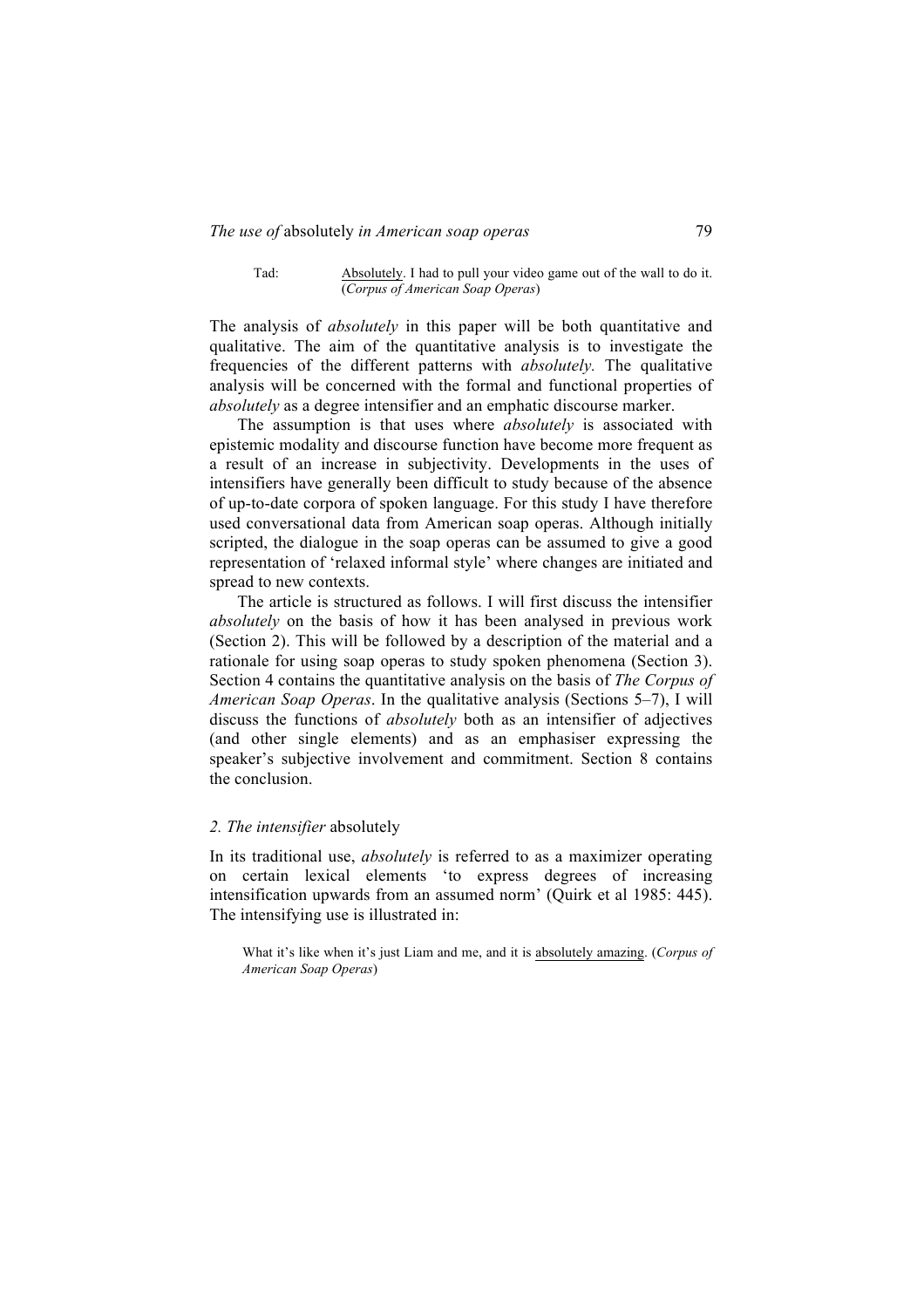Elements having the effect of intensifying adjectives or other words are also subjective, that is they mark the speaker's attitudes, view-points and emotions (Claridge 2011: 74). Subjectivity is associated with the aims and goals of the interaction. The speaker can, for example, choose to 'become more subjective.' As a result, *absolutely* can lose its meaning as a degree-modifying adverb and be used from the speaker's perspective to express the extent of his/her involvement with what is said. The 'new' function depends on what it collocates with, its position in the clause or the larger discourse and the genre.

The relation between intensification and emphasis has also been studied by Carretero (2010). Carretero (2010) analysed developments of *absolutely* and its Spanish cognate *absolutamente* characterised by the widening of scope to the clause or 'parts of minor clauses' (*absolutely* as an independent or free-standing element). When *absolutely* (or *absolutamente)* modified the whole clause it had discourse functions associated with an increase in subjectivity and assertiveness. The discourse functions are similar to those of adverbs of certainty:

the meaning differences between 'absolutely' and adverbs of certainty are perceivable when the degree adverbs have smaller scope and modify (part of) the proposition, but tend to be blurred when "absolutely" is used, above all, to perform discourse functions associated with assertiveness. (Carretero 2010: 219)

Since Carretero has studied *absolutely* in the (spoken part) of the British National corpus it will be possible to compare *absolutely* in soap operas with its use in informal conversation.

### *3. Material*

The spoken corpora we have are getting increasingly outdated for the study of linguistic phenomena such as intensifiers. In order to get a better view of today's linguistic reality I have chosen to use *The Corpus of American Soap Operas* (Davies 2012). The corpus consists of 100 million words from ten different soap operas collected between 2001 and 2012. Soap opera can be regarded as a genre of its own associated with specific situational characteristics. For example, the dialogues are scripted and the shows are directed to a broad audience who watch the soap because they want to be entertained. The genre is closely associated with high emotions and melodrama and speakers use an emotionally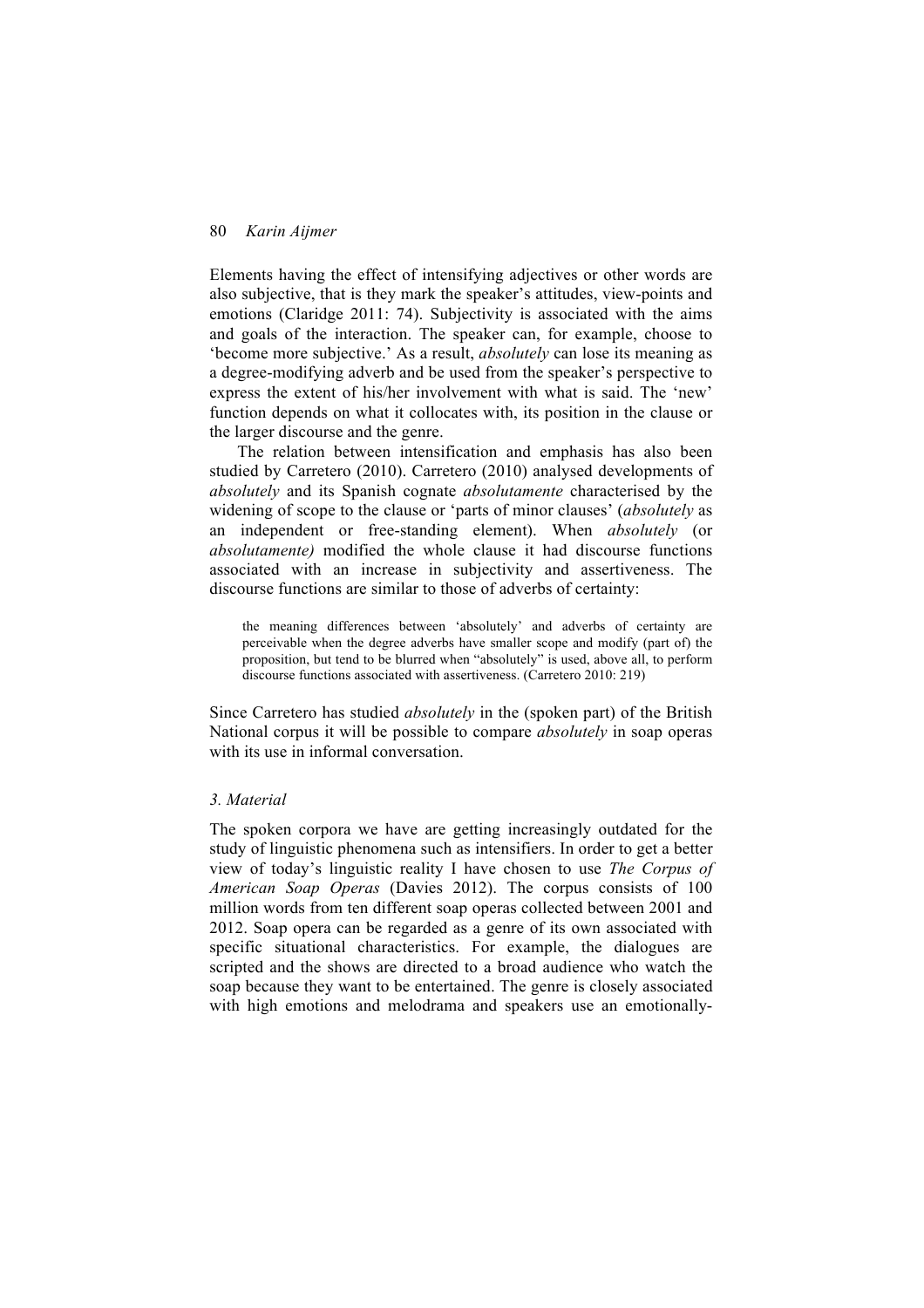loaded language. However, the dialogues also share certain features with face-to-face conversation such as informality, topic, and face-to-face contact. Given the popularity of the genre, we can expect the dialogues to capture the style of speakers using using a conversational type of American English (cf. Tagliamonte and Roberts 2005, Quaglio 2009).

The three soap operas used in the present study are 'All My Children' (AMC), 'Bold and Beautiful' (BB), and 'Days of our Lives' (Days).

# *4. Frequency and distribution of* absolutely *in the corpus*

In order to study the functions of *absolutely* I selected 300 examples for a quantitative and qualitative study (200 examples representing the two soap operas from 2011 (AMC and BB) and 100 examples from the soap opera from 2012 (Days)). The examples were collected from the beginning of the soaps. Table 1 shows the frequency of *absolutely* in the material (frequency per million words):

*Table 1.* Frequency of *absolutely* in three sub-corpora in The Corpus of American Soap Operas

| Soap Opera               | Corpus size | Freg per mil |
|--------------------------|-------------|--------------|
| All My Children, 2011    | 857.417     | 233          |
| Bold and Beautiful, 2011 | 574.282     | 348          |
| Days of Our Lives, 2012  | 600.322     | 166          |
| Total                    | 2.032.021   | 246          |

*Absolutely* is used with different frequencies in the three sub-corpora. It is, for example, more than twice as frequent in 'Bold and Beautiful' as in 'Days of Our Lives'. However, we can assume that the differences would have been smaller if the situations described in the three corpora had been the same.

The examples of *absolutely* can be grouped according to whether *absolutely* modifies a lexical expression or a clause, or whether it is used as a stand-alone marker (see Table 2).

The prototypical use of *absolutely* as an intensifier is as a modifier of an adjective. This pattern constitutes nearly a third of the examples. However, *absolutely* can modify many other elements, in particular verbs, pronouns and determiners.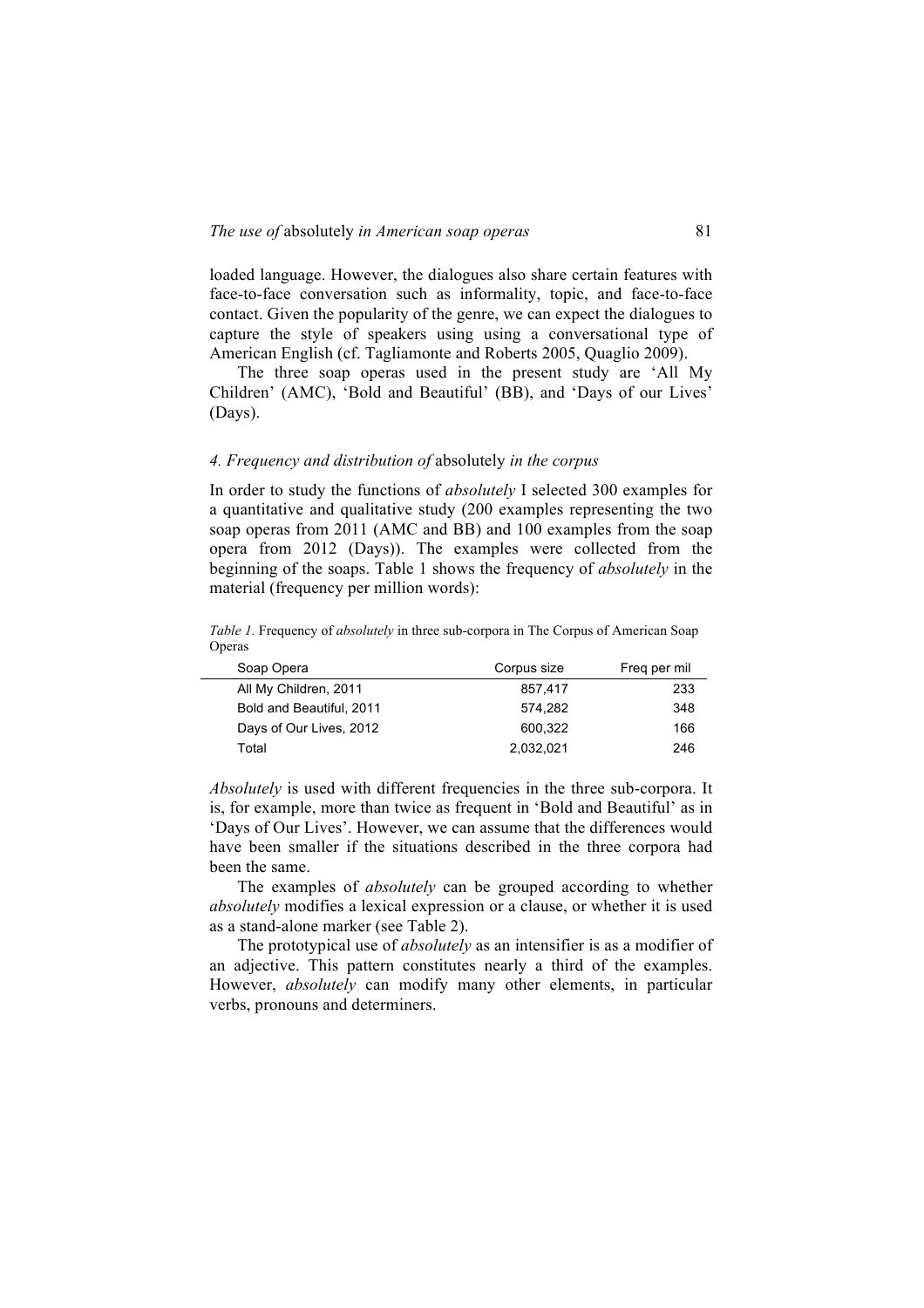Syntactic context N % *Modifier of lexical expression* Adjective 27.0 Verb 14 5.6 Modal auxiliary 6 2.0 Noun 1.3 Pronoun 24 8.0 Determiner 14 4.7 *Modifier of clause* Clause 6 2.0 Other<sup>1</sup> and  $5$  4.3 *Sub-total* 162 54.0 *Stand-alone* 138 46.0 Total 300 100.0

*Table 2.* The distribution of *absolutely* in different syntactic contexts, in absolute frequencies and as percentages

As shown in the table, 46% of the examples of *absolutely* are independent items. This means that stand-alone *absolutely* is more frequent than has been shown in earlier studies. Carretero (2010: 204) found that *absolutely* was an independent item in 20% of the examples in the spoken component of the British National Corpus, while Tao (2007: 11) observed that 'at 35 percent, the independent uses are substantial' on the basis of data representing several corpora of spoken American English. The differences in frequency can be seen as evidence of the influence of the genre. For example, Quaglio (2009:92) found that intensifiers (with the exception of *very*) were more frequent in the American television show 'Friends' than in a comparable corpus of American face-to-face conversation.

# *5. The meanings of* absolutely *in American soaps*

*Absolutely* is used in the data both as an intensifier and in emphasising functions to express stronger subjectivity.

<sup>&</sup>lt;sup>1</sup> In these examples it was difficult to decide what *absolutely* modified.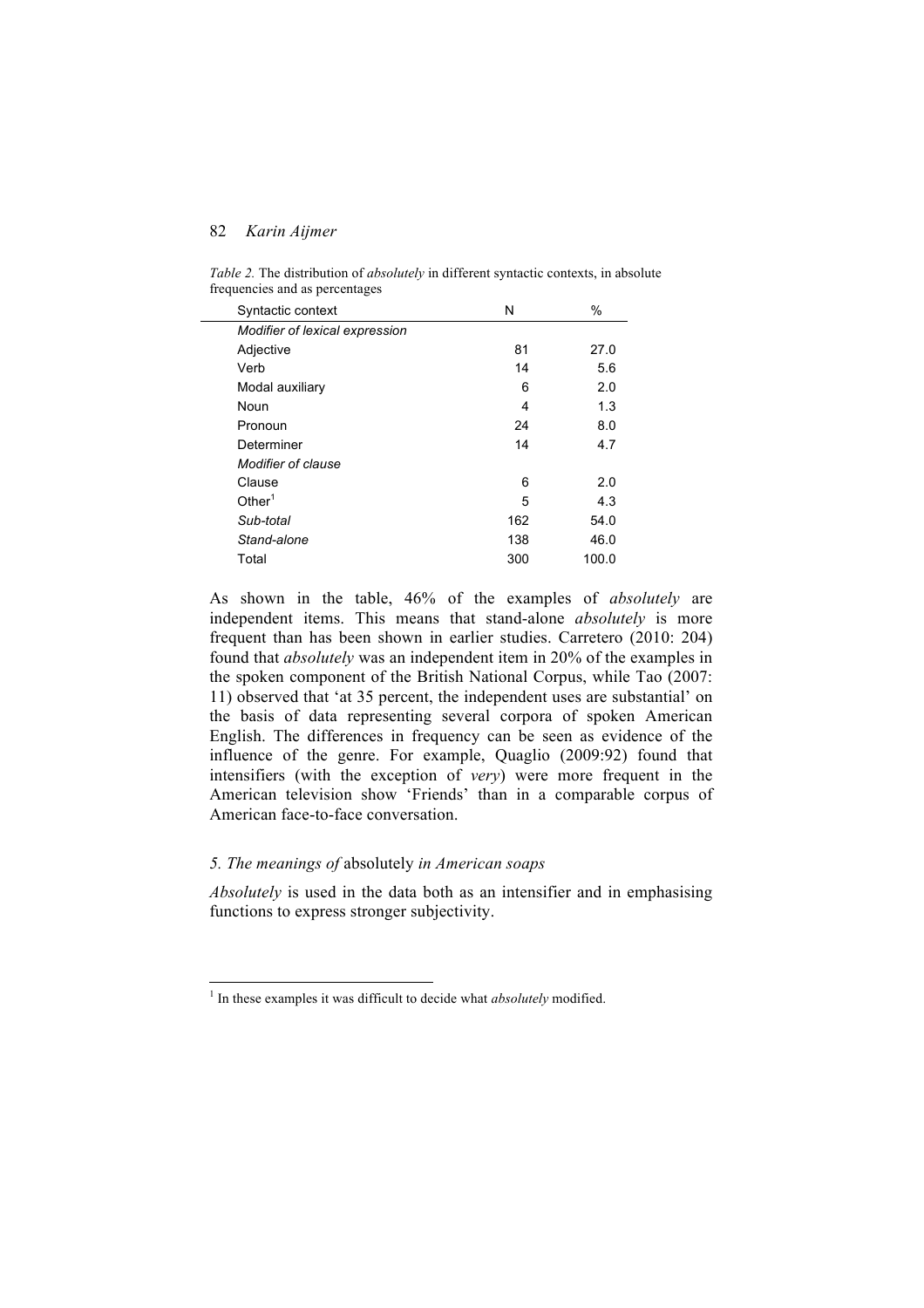# *5.1* Absolutely *modifying an adjective*

The adjectives collocating with *absolutely* generally signal an 'extreme' degree of a property on a scale (Paradis 1997: 54). *Stunning*, *breathtaking*, *insane*, *crazy* and *miserable* would be examples of extreme adjectives in my data. The adjectives are, for example, used to evaluate people with regard to physical looks (*beautiful*, *breath-taking*) or propensity (*insane*, *ridiculous*), and to make assessments as to whether things are good or bad (*amazing, despicable*). However, not all sets of adjectives expressed an extreme property. *Absolutely* also co-occurred with adjectives indicating certainty and necessity. *Right* (12 examples) and *sure* (9 examples) were, in fact, the most frequent adjectives.

In addition to expressing a high degree of intensity, intensifiers may regularly occur with adjectives with positive or negative connotations. *Absolutely* co-occurs, for example, both with positive adjectives (*amazing*) and with negative ones (*crazy)*. There were 27 instances with positive adjectives and 21 instances where the adjective was negative. In addition there were 32 examples where there was no preference for either positive or negative evaluation (cf. Partington 1989: 294 on semantic preference).

Another aspect of the intensifiers has to do with their ability to be used for hyperbole. *Absolutely* is used in the example below for exaggeration and for humorous effects:

| 1. | Austin: | You are—good.                                  |
|----|---------|------------------------------------------------|
|    | Brady:  | I'm going.                                     |
|    | Austin: | Go for it. You kidding? Thanks for the beer.   |
|    | Brady:  | You're absolutely welcome, thanks for the ear. |
|    |         | (Days 2012)                                    |

The expected response to thanking is *you're welcome.* Besides being hyperbolic *absolutely* is used in a context where it is unexpected. Such creative uses of hyperbole are exploited in order to entertain the audience and to make them laugh.

#### *5.2* Absolutely *modifying a verb*

With verbs we find both 'correct' and 'incorrect' examples. According to Quirk et al. (1985: 685), the verbs which admit *absolutely '*require some suggestion of exaggeration in their predication' (cf. Carretero 2010: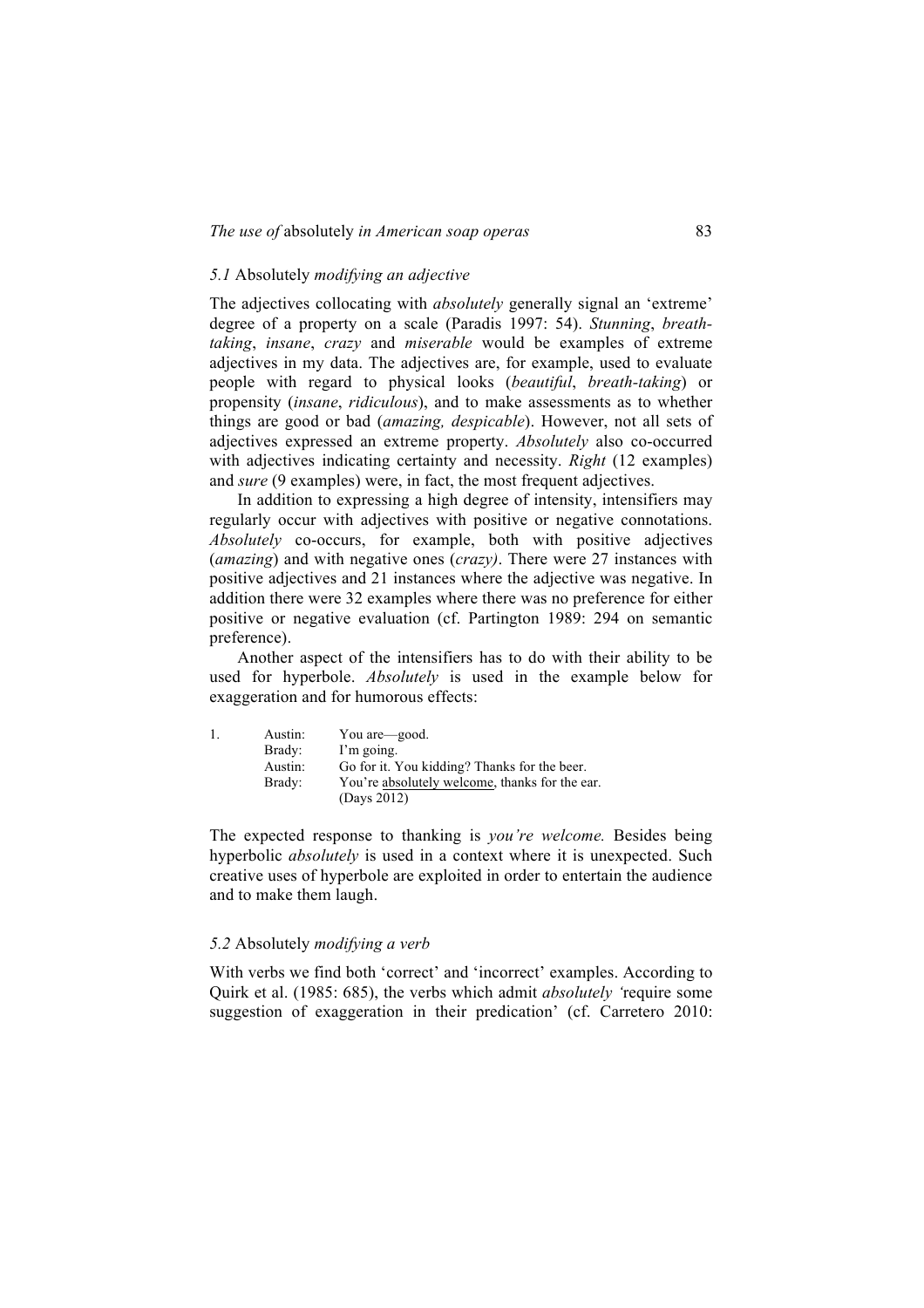212). Example (2) would represent a correct example of *absolutely* since *love* is hyperbolic:

| Jane: | Oh, I'd love that. Absolutely love that—right after the | news |
|-------|---------------------------------------------------------|------|
|       | conference.                                             |      |
|       | (AMC 2011)                                              |      |

*Absolutely pale* heightens the emotional effect of the simple 'they'll pale':

| Opal:  | So when is the fantabulous nuptial date?                          |
|--------|-------------------------------------------------------------------|
| Erica: | May 14, at the Shorewood Gardens.                                 |
| Opal:  | Perfect. That's perfect! The Gardens, May 14. The lilacs will     |
|        | be in their full glory. But they'll pale. They'll absolutely pale |
|        | next to you, the gorgeous bride!                                  |
|        | (AMC 2011)                                                        |
|        |                                                                   |

In example (4), *absolutely* can be interpreted as maximizing the semantic features of the metaphoric expression *ripped your heart out* ('to make someone very sad'):

| 4 | Liza:  | Jesse, saying good-bye to Lucy must have absolutely ripped                                                        |
|---|--------|-------------------------------------------------------------------------------------------------------------------|
|   |        | your heart out.                                                                                                   |
|   | Jesse: | Well, the only thing harder was saying good-bye to Ellie. "And<br>whose fault is that?" I'm sure you're thinking. |
|   |        | (AMC 2011)                                                                                                        |

However, in example (5), *absolutely* is used 'incorrectly' before a verb such as *promise* which is not part of a scale and therefore 'not eligible for' a hyperbolic interpretation (cf. Claridge 2011: 33). *Absolutely* has the function to emphasise the speaker's commitment.

| 5. | Jake: .<br>Amanda: | I understand. I know. Everything's gonna be ok. I promise you.<br>Promise? |
|----|--------------------|----------------------------------------------------------------------------|
|    | Jake:              | I absolutely promise.<br>(AMC 2011)                                        |

The example illustrates what Carretero (2010: 219) refers to as the 'blurred' meaning of *absolutely*. *Absolutely* is used with assertive or emphatic meaning (just like *certainly* or *definitely)* rather than to express a degree of a property. It performs different discourse strategies in the interaction.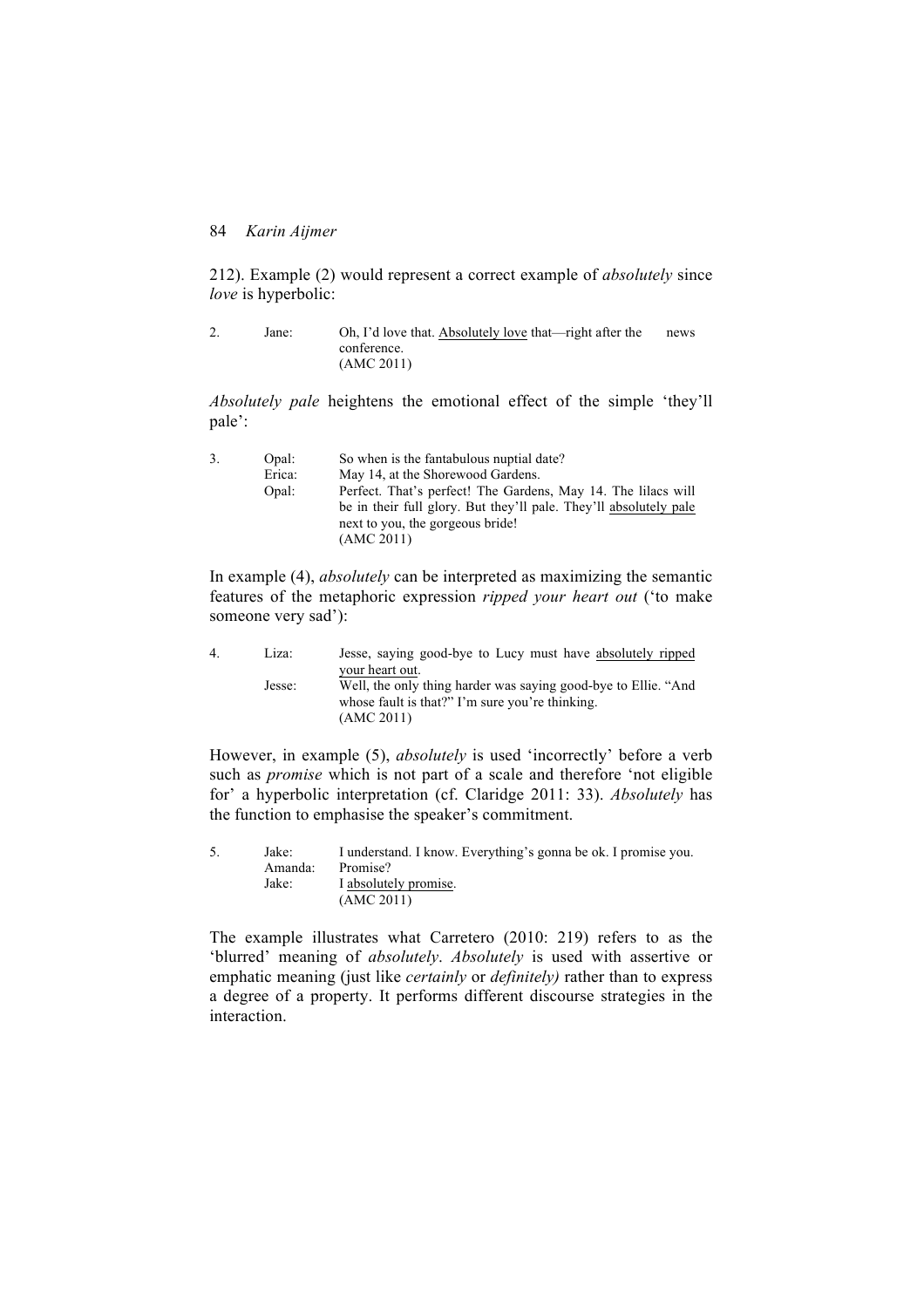In (6), the speaker uses *absolutely* rhetorically in a concessive environment. *Certainly* or *definitely* would be a close synonym but they would be less strong and express less involvement. The speaker takes up a position agreeing to a view-point attributed to the hearer ('I absolutely understand') in order to contrast it with her personal opinion ('but let me just say that I think…'). The situation described is that Sami and Kate haven't got along in the past but now they want to put that behind them:

| 6. | Sami: | Okay. Look, it's fine. I mean, obviously we have a history. It's                                                                                                                                                                                                                                                                   |
|----|-------|------------------------------------------------------------------------------------------------------------------------------------------------------------------------------------------------------------------------------------------------------------------------------------------------------------------------------------|
|    |       | just that we're working together now and I sort of thought we                                                                                                                                                                                                                                                                      |
|    |       | were past all that, that we had trust between us.                                                                                                                                                                                                                                                                                  |
|    | Kate: | Totally. And I absolutely understand your suspicions, but let<br>me just say that I think my actions should speak louder than<br>my words here. I mean, I did hire you. And after I hired you, I<br>continued to give you more and more important projects, and<br>obviously, at the very least, I trust you, Sami.<br>(Days 2012) |

In (7), the speaker brings up the idea that Katie and Bill should go to the therapist in order to reject it (they shouldn't go because the speaker's daughter has interfered in the proposed marriage between Bill and Katie). *Absolutely* emphasises the speaker's view-point (also expressed by 'I think'):

| 7. | Nick:   | Katie, whatever Storm did had nothing to do with you.             |
|----|---------|-------------------------------------------------------------------|
|    | Katie:  | Well, I think we were all in denial about how serious the         |
|    |         | situation was, and I don't want that to happen again. That's      |
|    |         | why I think Bill and I need to work through this together with a  |
|    |         | therapist.                                                        |
|    | Taylor: | Oh, I agree. I-I absolutely think that you should. But  it's just |
|    |         | that my daughter has interfered in your marriage in the past,     |
|    |         | and I haven't exactly had the best relationship with your sister  |
|    |         | Brooke.                                                           |
|    |         | (BB 2011)                                                         |
|    |         |                                                                   |

In (8), Madison is not sure if he should accept the top position he has been offered. *Absolutely* does not only mean emphasis but also suggests that the speaker is aware of other viewpoints. The hearer (Brady) rather than the speaker expresses a contradictory view-point in the *but-*clause:

<sup>8.</sup> Brady: So, are you any closer to accepting the top dog position at Titan, or what?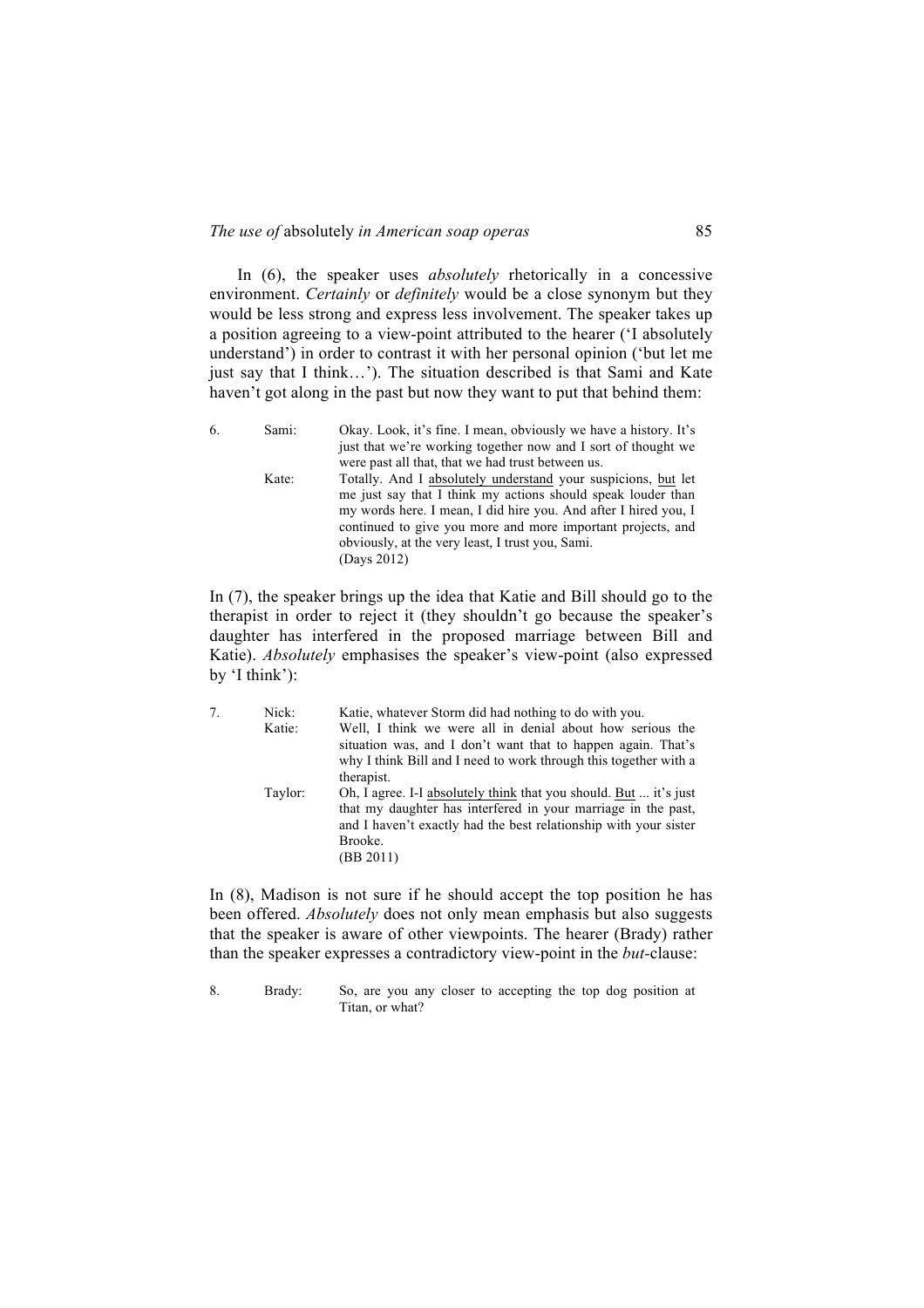| Madison:<br>Brady: | Victor's really been pressing me about it, but—<br>Of course he has. |
|--------------------|----------------------------------------------------------------------|
| Madison:           | Look, part of me thinks I should absolutely take it, and I would     |
|                    |                                                                      |
|                    | be crazy not to.                                                     |
| Brady:             | But being the CEO of Titan means giving up day-to-day                |
|                    | control of Mad World, and that's tough for you to do.                |
| Madison:           | Short of cloning myself, I can't think of anyone I would let run     |
|                    | my company                                                           |
|                    | (Days 2012)                                                          |

The modal auxiliaries which are emphasised by *absolutely* are *have to*, *must*, *will* and *would*. Example (9) illustrates the use of *absolutely*  emphasising obligation:

9. Erica: Jack and I have agreed that we don't care about superstition. And we just don't want to be apart for any longer than we absolutely have to. (AMC 2011)

The examples given seem to suggest that *absolutely* can be used in two distinct ways. In the 'correct' use it is found with verbs signalling an 'extreme' quality. However it is also used in a different way where *absolutely* is more closely associated with the illocutionary force of the sentence. In concessive contexts it was typically used to take up a position (*I understand*, *I think*, *I take it*) which is turned down in a following *but-*clause. With a modal auxiliary the emphasising use is the only possible alternative.

# *5.3* Absolutely *modifying a noun*

*Absolutely* modifying a noun was used as a discourse strategy with concessive meaning in the soaps. In (10), *absolutely* emphasises that something is a (huge) surprise. *But* in the following clause is concessive, that is, it claims the opposite of what has been said in the first clause.

10. Ryan: OK, can you stop acting like this is horrible news for me, ok? It's a huge surprise, absolutely a surprise, but this is not something I need to be lied to about. It really isn't. You just gotta be honest with me, all right. (AMC 2011)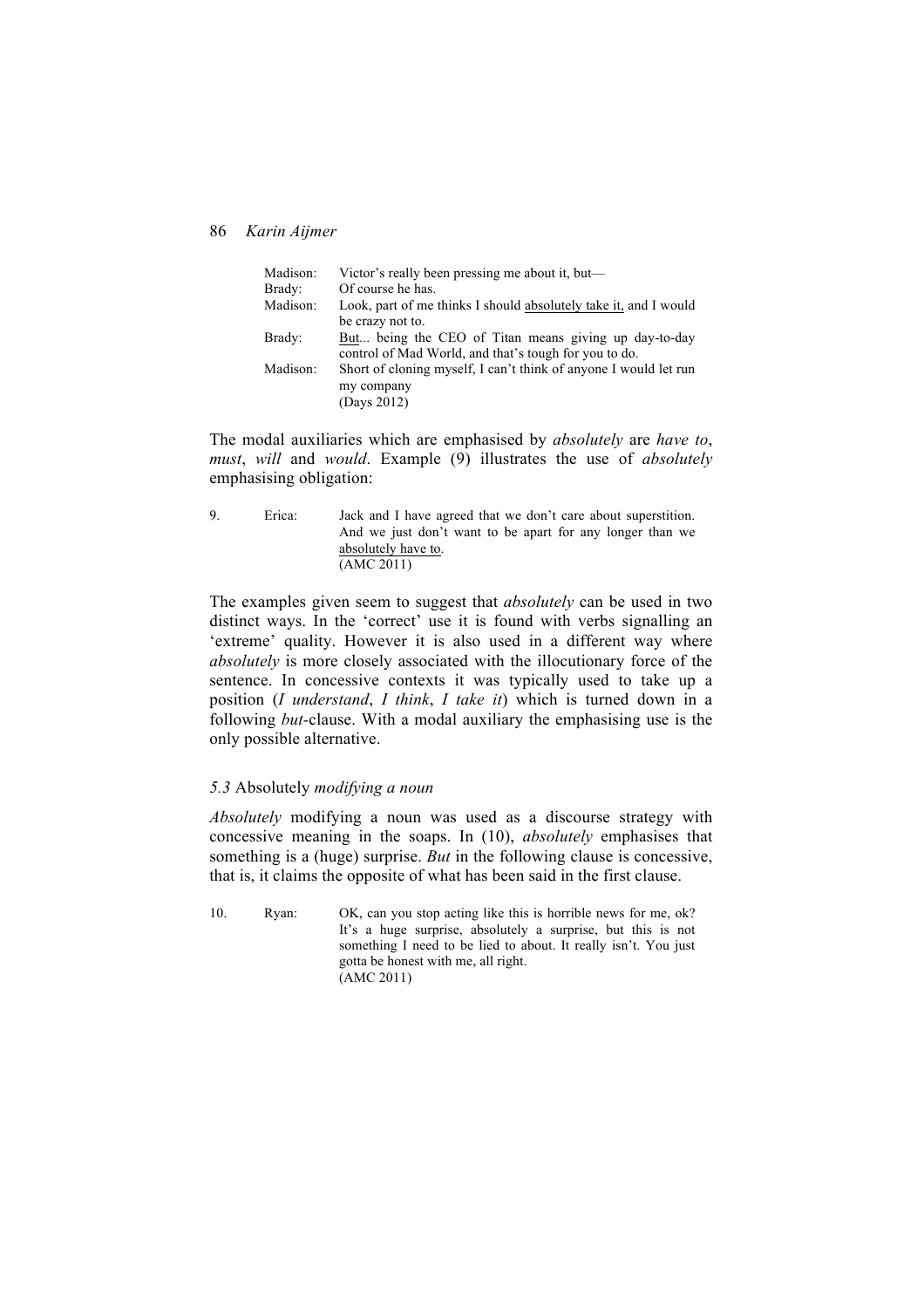### *5.4* Absolutely *modifying a pronoun or determiner*

*Absolutely* modifying a pronoun or determiner is found mainly in negative contexts. The pronoun most frequently used with *absolutely* is *nothing* (16 instances). *Absolutely nothing* can be regarded as a rather conventional way of exaggerating. The same tendency to use *absolutely*  in negative contexts has been noted by Carretero for Spanish *absolutamente* and for *absolutely* in the (spoken and written) BNC (Carretero 2010: 208). This is illustrated in example (11):

| 11. | Marissa: | Talk about what?                                              |
|-----|----------|---------------------------------------------------------------|
|     | Annie:   | Me and J.R. There's absolutely nothing going on between us. I |
|     |          | was devastated when my marriage to Scott ended.               |
|     |          | (AMC 2011)                                                    |

Compare also the following 'extreme formulation' with *absolutely* and a negative determiner:

| 12. | Lexie: | Every time I think you can't sink any lower, you find yet a     |
|-----|--------|-----------------------------------------------------------------|
|     |        | deeper cesspool to swim in.                                     |
|     | EJ:    | Alexandra, I have absolutely no idea what you're talking about. |
|     |        | (Davs 2012)                                                     |

#### *5.5* Absolutely *modifying the whole clause*

In (13) and (14), initial position signals that *absolutely* modifies the whole clause. However, *absolutely* is still integrated in the proposition. *Absolutely* correlates with discourse strategies and an increase of subjectivity (cf. Carretero 2010: 213). In (13), *but* in the following clause has concessive or adversative meaning. The speaker first emphasises what she is going to do but then takes up an opposing point of view:

| 13. | Krvstal: | Yeah, but what about Kathy? I mean, don't you want to spend                                             |
|-----|----------|---------------------------------------------------------------------------------------------------------|
|     |          | every second of every day with her?                                                                     |
|     | Dixie:   | I do. Absolutely I do. But I have to take this situation with Cara<br>seriously. Her life is in danger. |
|     |          | (AMC 2011)                                                                                              |

In (14), *actually* in the following clause introduces an opposing point of view: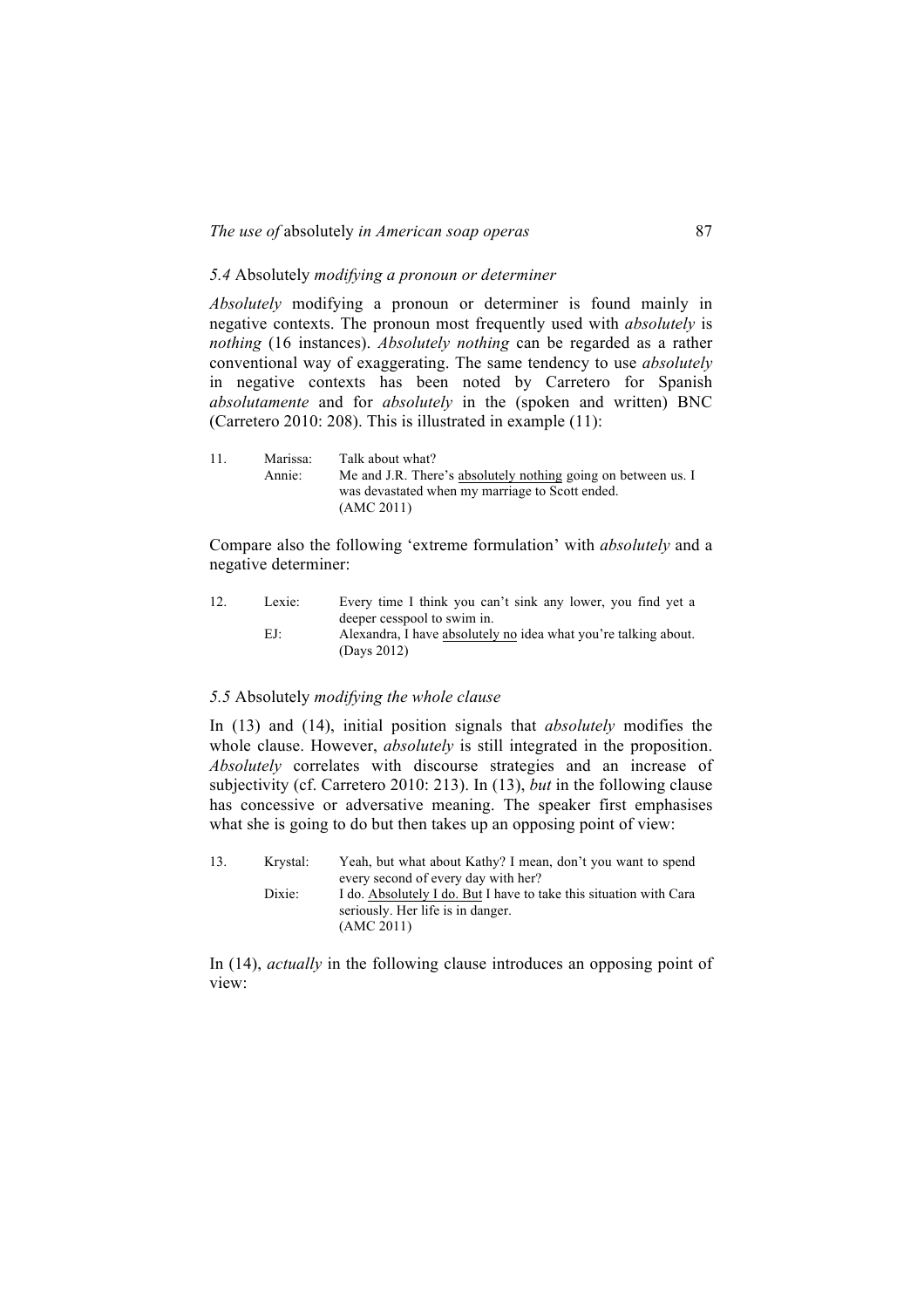14. Greenlee: So you're sticking around this time? Kendall: Yes. Absolutely I am, and I'm ready to go. Actually, I have a few new ideas for a campaign to offset the whole toxic blush and lipstick nightmare. (AMC 2011)

*Absolutely* is flexible with regard to its position. In (15), *absolutely* is followed by the verb phrase 'gonna keep this baby' which is difficult to interpret as intensifiable. *Absolutely*, like *of course*, emphasises the strength of the illocutionary act (a decision or intention by the speaker to do something). The second occurrence of *absolutely* is found in clauseinitial position which indicates that it modifies the whole clause. *Absolutely* is used in a negative context to express refusal to do something:

| 15. | Griffin: | And David's the father. You're gonna keep it?                    |
|-----|----------|------------------------------------------------------------------|
|     | Cara:    | Of course. I'm absolutely gonna keep this baby.                  |
|     | Griffin: | Cara, you need to think about this.                              |
|     | Cara:    | I've been thinking about it. Since I was 8, I've been thinking   |
|     |          | about this. This is like a dream of mine, to become a mother.    |
|     |          | Griff, I didn't think this was gonna happen, and it has. I'm not |
|     |          | giving this—absolutely, I am not gonna give this baby up. I      |
|     |          | can't.                                                           |
|     | Griffin: | Ok. Ok.                                                          |
|     |          | (AMC 2011)                                                       |

In (16), *absolutely* is used emphatically by Tad to convince Cara that 'the future bride' had to accept his proposal of marriage. The following clause ('I was irresistible back in those days') introduces an additional argument why she had to accept the proposal*.*

| Eh, guilty as charged. But I was a lot younger then, so-        |
|-----------------------------------------------------------------|
|                                                                 |
| Oh, she had to. Absolutely. I was irresistible back in the day. |
|                                                                 |
|                                                                 |
|                                                                 |

In example (17), *absolutely* in the answer to the judge's question emphasises that the couple are 'all set in heart and mind' to get married: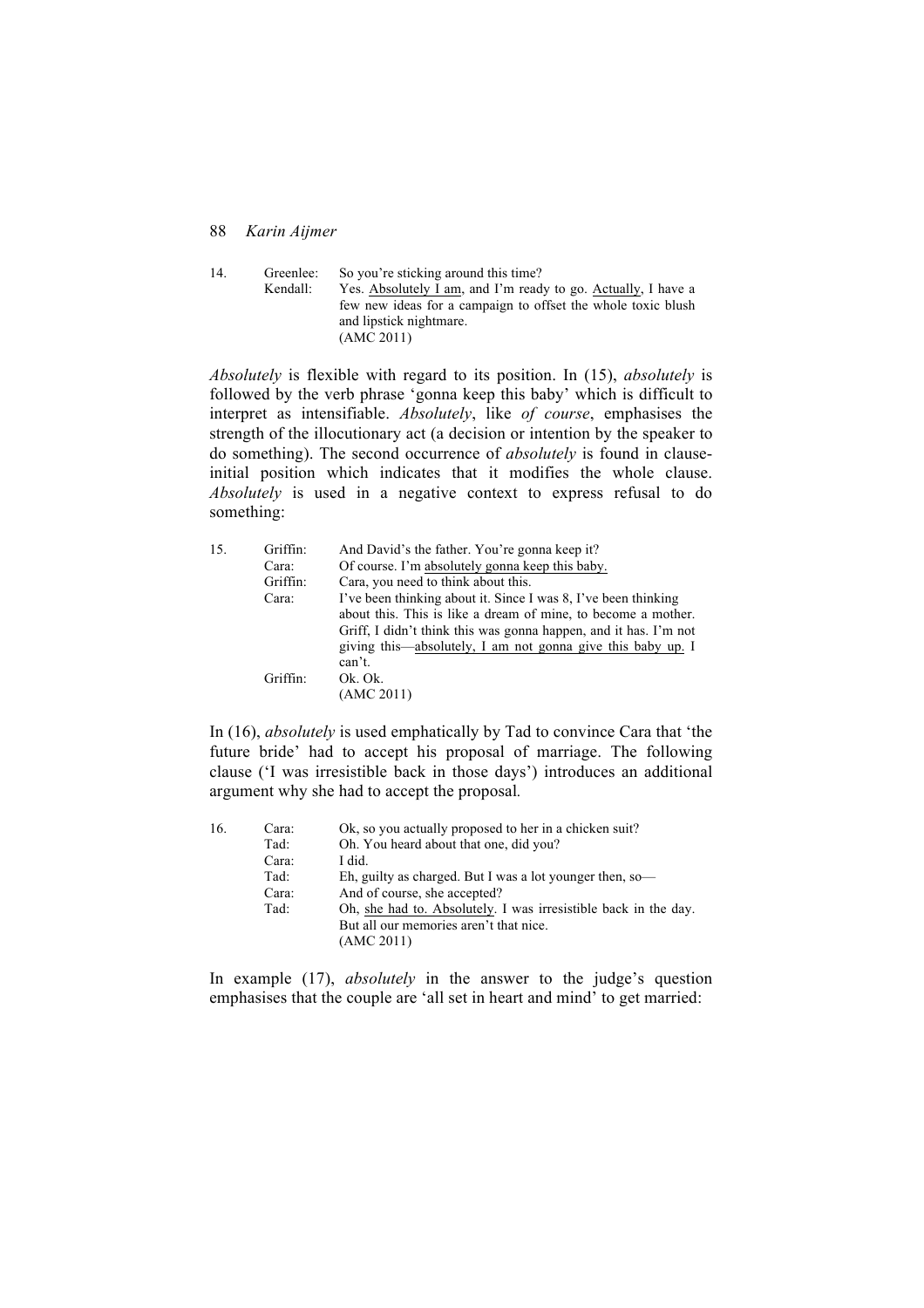| 17. | Judge:<br>Tad: | Are we all set?<br>In heart and mind, absolutely. Unfortunately, my bride is |
|-----|----------------|------------------------------------------------------------------------------|
|     |                | running a little late.                                                       |
|     | Krystal:       | Yeah, but she's gonna be here any second now.                                |
|     |                | (AMC 2011)                                                                   |

In the rest of the article I will deal with examples where *absolutely* has developed discourse functions and is used as an independent discourse item.

### *6. Stand-alone absolutely with discourse functions*

When *absolutely* occurs alone, it has lost its intensifying or degreemodifying meaning and is used with discourse functions. The freestanding *absolutely* is a 'response item' reacting in a positive way to the preceding utterance (McCarthy 2003: 36). Response items have in common with intensifiers that they are 'subject to fashion' (Peters 1994, Tagliamonte and Roberts 2005: 281). *Absolutely* is chosen rather than a different response item because it is 'new' and can express more of the speaker's attitude and emotion. Free-standing *absolutely* performs a number of discourse functions which are summarised in Table 3.

*Table 3.* Discourse functions of the free-standing *absolutely* in the three sub-corpora, in absolute frequencies and as percentages

| Discourse function                                        | N   | %   |
|-----------------------------------------------------------|-----|-----|
| Responding to a request for agreement                     | 51  | 37  |
| Responding positively to an information question          | 43  | 31  |
| Responding positively to a request                        | 11  | 8   |
| Emphatic disagreement or rejection (absolutely not)       | 25  | 18  |
| Responding positively to an act of thanking               | 5   | 4   |
| Absolutely as part of a ritual ending the<br>conversation | 3   | 2   |
| Total                                                     | 138 | 100 |

Let us look at some examples of how *absolutely* is used to point backwards in the context: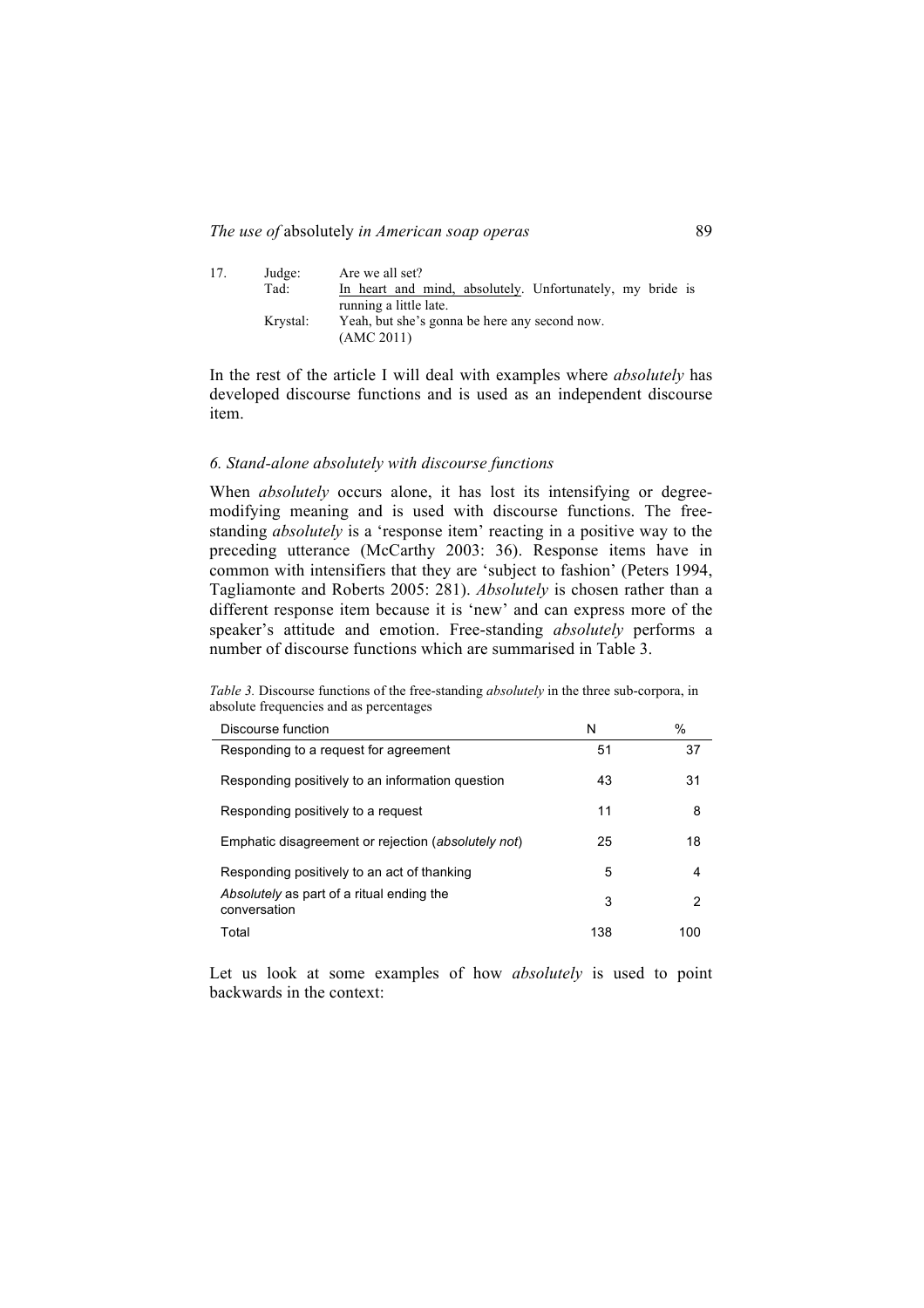# *Responding to a request for agreement*

A frequent meaning of stand-alone *absolutely* is agreement. Erica agrees with the previous speaker (Opal) that the last marriage is the one leading to 'happily ever after':

| 18. | Opal:  | It has to be that kind of wedding! Are you kidding? This is the     |
|-----|--------|---------------------------------------------------------------------|
|     |        | last one, the last marriage, the one that leads straight to happily |
|     |        | ever after. Right?                                                  |
|     | Erica: | Absolutely.                                                         |
|     |        | (AMC 2011)                                                          |

# *Responding positively to an information question*

In (19), *absolutely* marks the emphatic and enthusiastic positive answer to a *yes*–*no* question:

| 19. | Angie:   | Does she have Jesse's long, dark eyelashes? |
|-----|----------|---------------------------------------------|
|     | Frankie: | Oh, yes. Absolutely.                        |
|     |          | (AMC 2011)                                  |

The stand-alone *absolutely* combines with (other) discourse markers such as *oh*, *right*, *yeah*, *yes*, *no* and *of course* reinforcing the positive response. It also co-occurs with vocatives (*oh*, *honey*, *absolutely*; *absolutely*, *babe*) and it can be repeated for more emphasis (*absolutely*, *absolutely)*.

### *Responding positively to a request*

*Absolutely* is found in the answer to a request in which the speaker asks to talk to someone:

20. Stephanie: I am. I… well, I don't want to be rude, but, Owen, could I just talk to Jackie for a moment alone? Owen: Yeah, absolutely. (BB 2011)

*Oh absolutely (of course)* expresses more emphasis than the simple *absolutely:*

| 21. | Sami: | EJ, I need to talk to my son. Can you please just give us a |
|-----|-------|-------------------------------------------------------------|
|     |       | minute?                                                     |
|     | EJ:   | Oh, absolutely. Of course.                                  |

(Days 2012)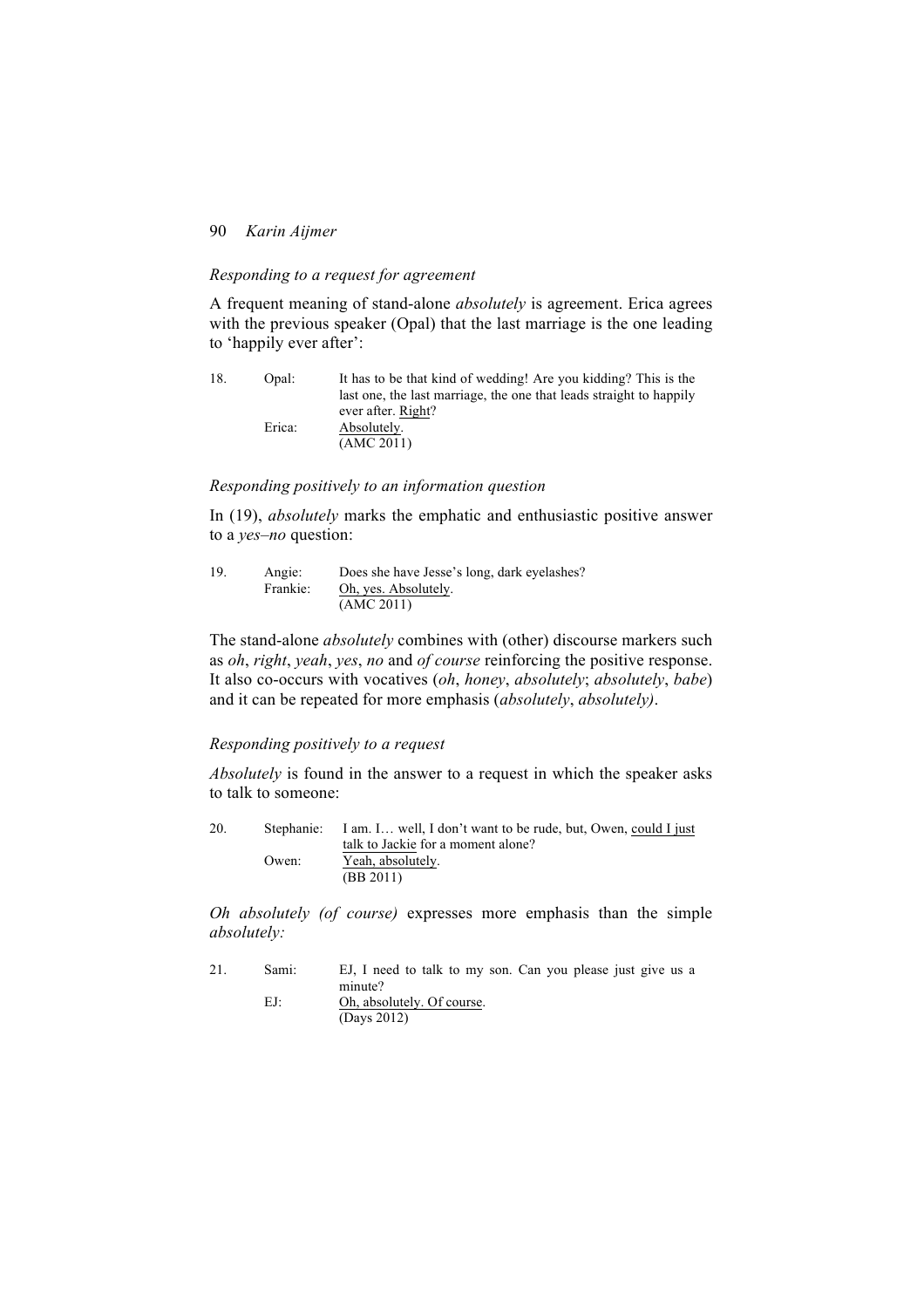# *Emphatic disagreement or rejection*

Speakers use *absolutely not* (*absolutely no way*) to signal rejection of a preceding request and to disagree with the hearer. In example (22), Bianca says that she can get a babysitter for the children and that Marissa therefore does not have to babysit. This offer is emphatically rejected by Marissa's *absolutely not*:

| 22. | Bianca:  | You don't have to be the babysitter. If I was here by myself, I                       |
|-----|----------|---------------------------------------------------------------------------------------|
|     |          | would get a sitter to watch them. I can still do that.                                |
|     | Marissa: | Absolutely not. It's the least I can do after inviting myself<br>along.<br>(AMC 2011) |

### *Responding positively to an act of thanking*

*Absolutely* (unlike *certainly* or *definitely)* can constitute the response part in a thanking exchange at the end of a conversation:

| 23. | Carrie:  | Well, I hope everything works out for you, Abigail.            |
|-----|----------|----------------------------------------------------------------|
|     | Abigail: | Thanks. Me too. And thank you for letting me talk to you about |
|     |          | it. It really helps.                                           |
|     | Carrie:  | Absolutely. Sorry we have to run, but if you want to continue  |
|     |          | talking at some point, let me know.                            |
|     | Abigail: | Yeah, I'll definitely take you up on that.                     |
|     |          | (Days 2012)                                                    |

Thanking can be part of a ritual exchange where the interactants make preparations to leave the conversational floor. In (24), the two speakers work hard at closing the conversation ('thank you' – 'thanks for sharing that' – 'thanks for having me' – 'absolutely'):

| 24. | Jack:   | Okay. Yeah.                                                    |
|-----|---------|----------------------------------------------------------------|
|     | Paco:   | I feel you. You'll be all right.                               |
|     | Jack:   | Oh, yeah. You too, Paco. Yeah. Yeah.                           |
|     | Rob:    | It'll be okay, brother.                                        |
|     | Jack:   | Thank you. Yeah, yeah.                                         |
|     | Pat:    | Good luck.                                                     |
|     | Jack:   | Thank you.                                                     |
|     | Leslie: | Thanks for sharing that.                                       |
|     | Jack:   | Thank you. Thanks for having me.                               |
|     | Leslie: | Absolutely. I'm so proud of you. Hang in there. See you again. |
|     |         | (Days 2012)                                                    |
|     |         |                                                                |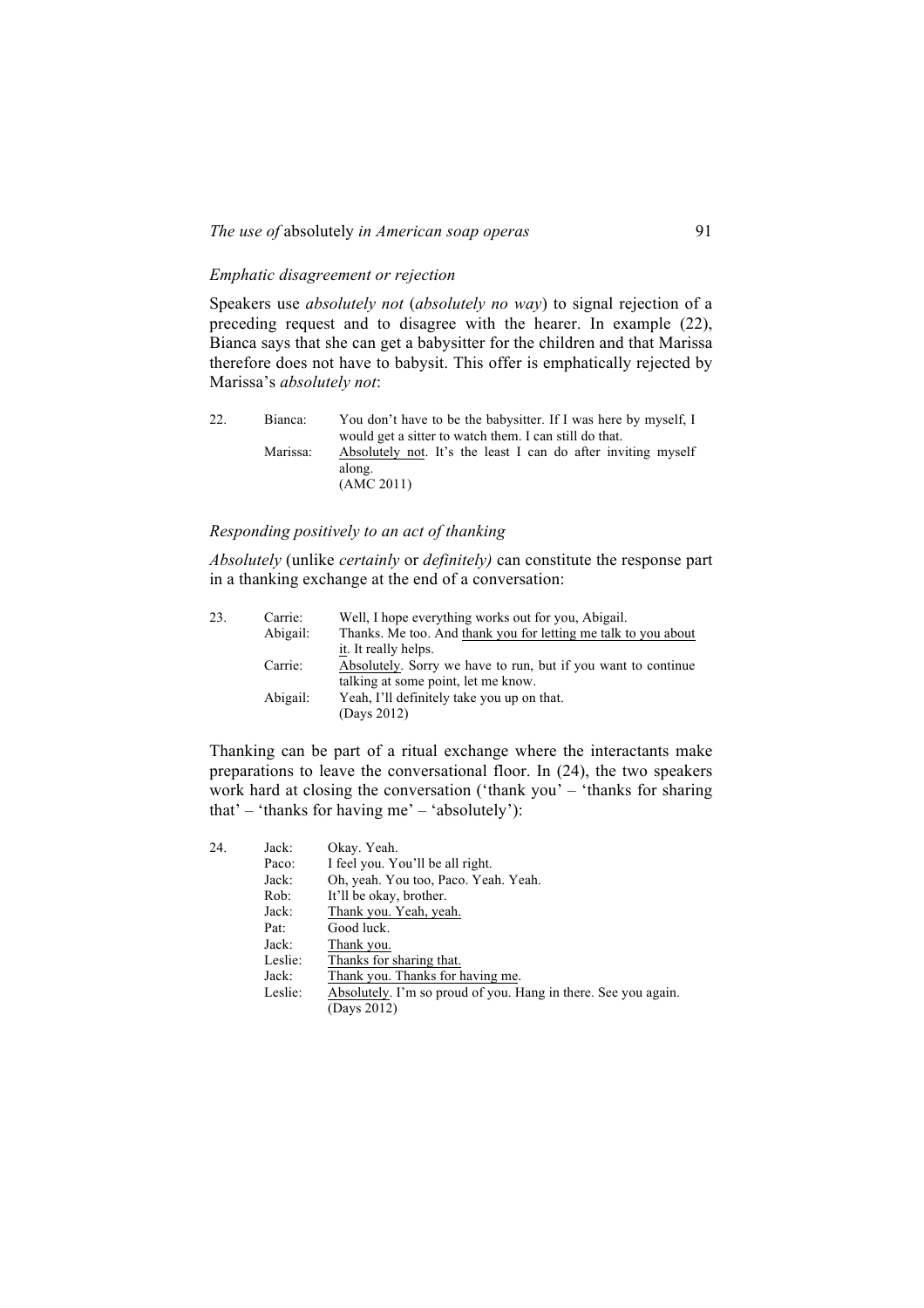In example (25), 'Thank you for your time' signals that the speaker wants to end the conversation. *Absolutely* is both a response to thanking and a closing signal:

| 25. | Mrs Johnson: | Well, we should get out of your way. Thank you for your  |
|-----|--------------|----------------------------------------------------------|
|     |              | time.                                                    |
|     | Hope:        | Okay. No, absolutely. I-it was my pleasure, seriously. I |
|     |              | mean, talking to you really reinforces what this line is |
|     |              | about.                                                   |
|     |              | (BB 2011)                                                |

### Absolutely *as part of a ritual to end the conversation*

*Absolutely* can be part of a little farewell ritual at the end of the conversation. In example (26), Erica confirms that the speakers will be in touch ('we'll be in touch' – 'absolutely'). After this the conversation can end ('bye'):

| 26. | Liza:  | It doesn't matter what I think. You obviously needed to express |
|-----|--------|-----------------------------------------------------------------|
|     |        | yourself.                                                       |
|     | Colby: | Well, I have things to do, but, Erica, we'll be in touch.       |
|     | Erica: | Absolutely. I'm looking forward to it.                          |
|     | Colby: | Thank you. Bye.                                                 |
|     | Erica: | Bye.                                                            |
|     |        | (AMC 2011)                                                      |

Jack's 'if you'll excuse us' signals to the hearer that he wants to end the conversation:

| 27. | Jack:  | If I have any questions, I'll ask Erica. Now, if you'll excuse us. |
|-----|--------|--------------------------------------------------------------------|
|     | David: | Absolutely. But before I go, I just want to assure you this        |
|     |        | partnership is a good thing. It's a very good thing, hugely        |
|     |        | beneficial for everyone involved. Isn't that right, Erica?         |
|     |        | (AMC 2011)                                                         |

In sum, absolutely as an independent item has lost the intensifying meaning and developed functions many of which are characteristic of epistemic adverbs. According to Tao (2007: 26), it is typical of many corpus-based studies 'that absolutely is commonly compared with its socalled synonyms such as completely and entirely, ignoring other lexical items such as definitely and certainly'. The intensifier has developed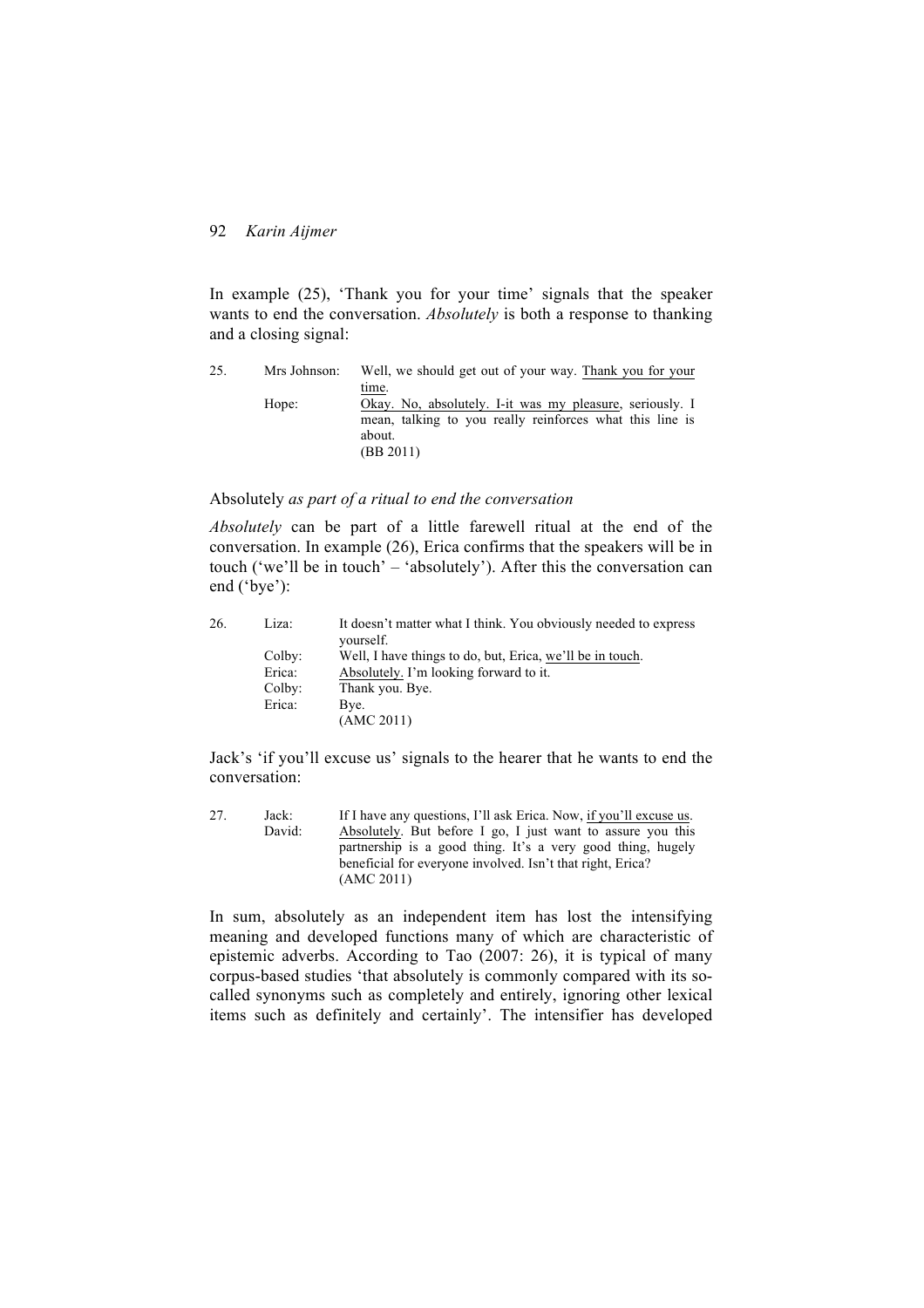discourse-organizing functions such as agreement, emphasising an affirmative response to a question, responding to thanking (and apologising) and organizing the closing of the conversation.

### *8. Conclusion*

*Absolutely* is semantically an intensifier typically collocating with a set of extreme or superlative adjectives and expressing a maximally high degree of property on a scale. This study has shown that *absolutely* can also be used in syntactic environments where it modifies the proposition rather than a single element. When it has the whole proposition as the target of intensification it has discourse functions associated with emphasis and the strengthening of illocutionary force. *Absolutely* is also used as an independent item with the function of pointing backwards in the context. When *absolutely* stands alone it performs functions in discourse such as responding to *yes*–*no* questions and to speech acts such as requests or thanking.

*Absolutely* is semantically an intensifier typically collocating with a set of extreme or superlative adjectives and expressing a maximally high degree of a property on a scale. The study has shown that *absolutely* can also be used in syntactic environments where it modifies the proposition rather than a single element. When it has the whole proposition as the target of intensification, it has discourse functions associated with emphasis and the strengthening of illocutionary force. *Absolutely* is also used as an independent item with a function pointing backwards in the context. When *absolutely* stands alone, it performs functions in discourse such as responding to *yes*–*no* questions and to speech acts such as requests or thanking.

Genres show distinctive patterns of use and frequency.The characters in the soap operas express feelings and attitudes to actions and events in an exaggerated way. This is reflected in the frequent use of emotionally loaded language such as the highly subjective uses of *absolutely*. The percentage of *absolutely* as an independent item was, for example, higher than the use of *absolutely* with adjectives. However, more research needs to be carried out on other data with a focus on the frequencies and uses of *absolutely* and how it changes over time.